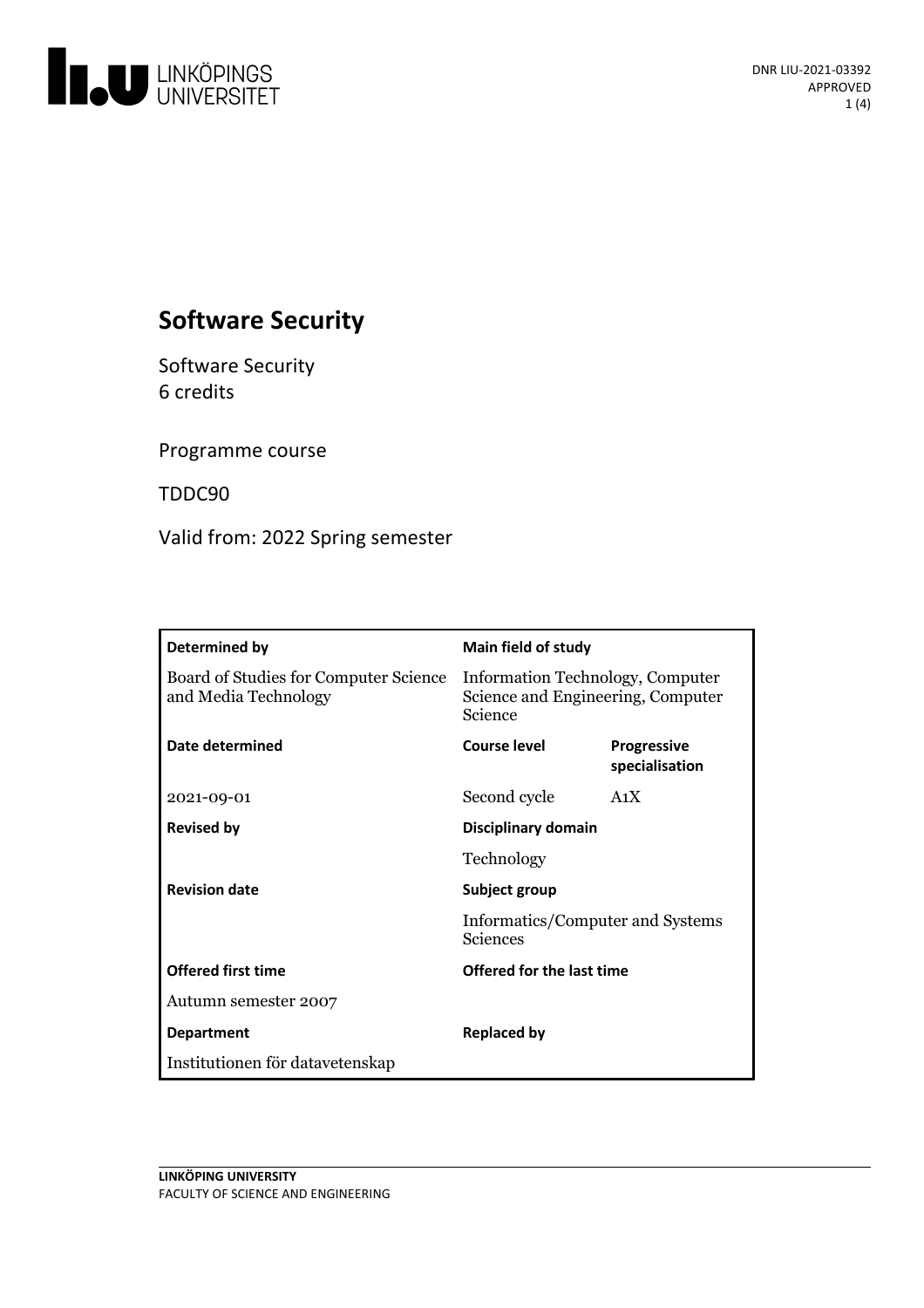## Course offered for

- Master of Science in Computer Science and Engineering
- Master of Science in Industrial Engineering and Management
- Master of Science in Information Technology
- Master of Science in Computer Science and Software Engineering
- Master of Science in Industrial Engineering and Management International
- Master's Programme in Computer Science

## Prerequisites

Basic course in security. Students are expected to have knowledge of operating systems, programming languages, and software engineering. Students should be able to develop, test and debug software in Unix or Linux environments. Some experience with C-programming as well as basic knowledge of web application development are recommended.

## Intended learning outcomes

Students taking this course will learn about the issues underlying software security, and develop the skills needed to build secure software. The course covers methods, tools, and best practices for building secure software. Students completing this course should be able to:

- identify and analyze security problems in software;
- formulate security requirements for software;
- devise, evaluate, and explain solutions to software security;
- critically evaluate the effectiveness of methods, state-of-art tools, and best practices, for detecting and preventing vulnerabilities; and
- design and write secure software.

## Course content

The course covers:

- vulnerability discovery and analysis, and supporting tools;
- analysis of infamous vulnerabilities and their exploits;
- attack and vulnerability modeling;
- security requirements analysis and design for security;
- principles for secure programming;
- static and dynamic intrusion prevention mechanisms:
- security testing and evaluation; and
- systematic approaches to building secure software.

Vulnerabilities, attacks, and principles for secure programming are studied with an emphasis on programs written in  $C/C++$  and web applications.

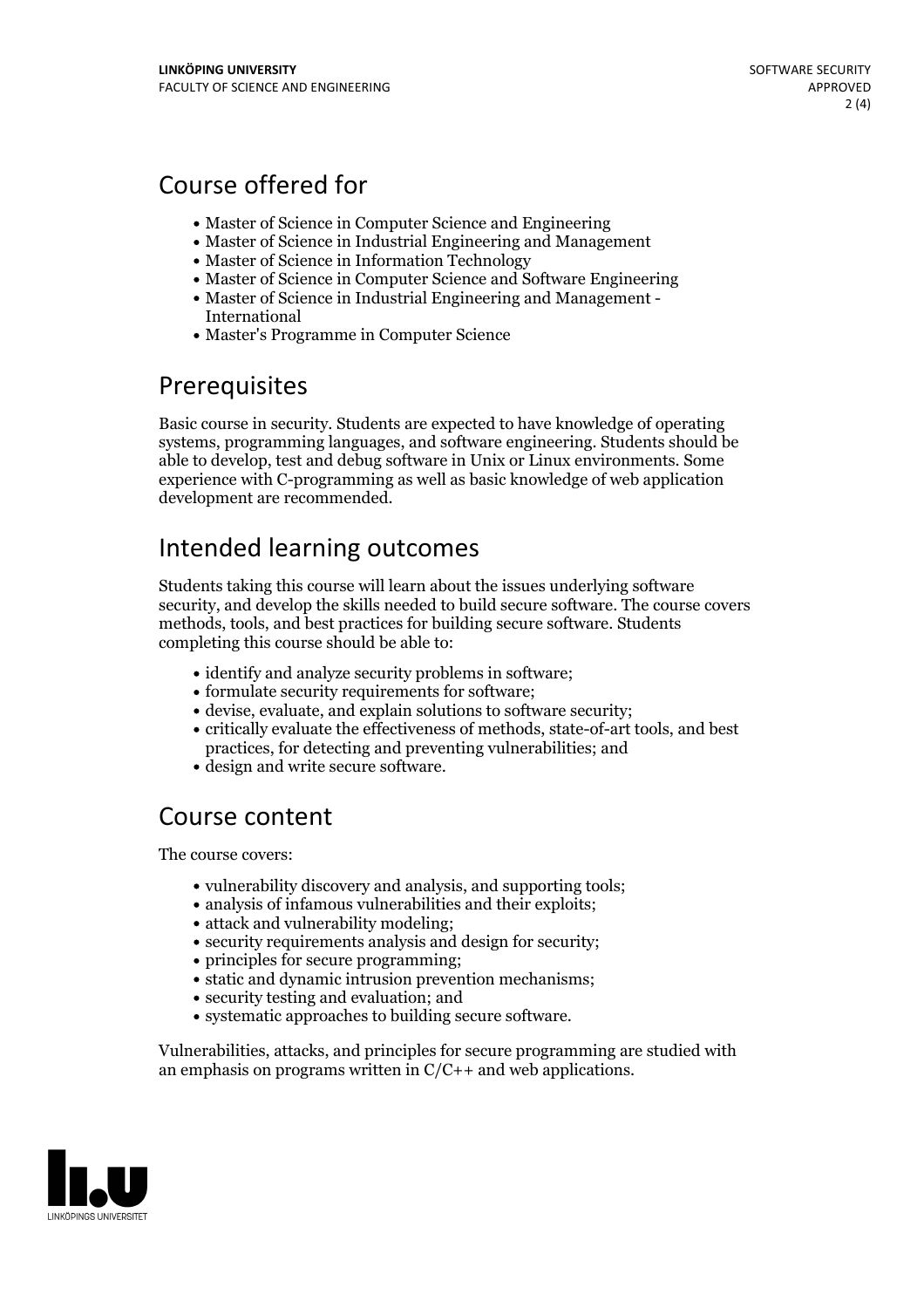## Teaching and working methods

The course consists of lectures and laboratory work.

## Examination

| TEN1 Written examination             | 3 credits $U, 3, 4, 5$ |  |
|--------------------------------------|------------------------|--|
| UPG1 Laboratory work and assignments | 3 credits U, G         |  |

### Grades

Four-grade scale, LiU, U, 3, 4, 5

## Other information

#### **About teaching and examination language**

The teaching language is presented in the Overview tab for each course. The examination language relates to the teaching language as follows:

- If teaching language is "Swedish", the course as a whole could be given in Swedish, or partly in English. Examination language is Swedish, but parts
- of the examination can be in English. If teaching language is "English", the course as <sup>a</sup> whole is taught in English. Examination language is English. If teaching language is "Swedish/English", the course as <sup>a</sup> whole will be
- taught in English if students without prior knowledge of the Swedish language participate. Examination language is Swedish or English depending on teaching language.

#### **Other**

The course is conducted in a manner where both men's and women's experience and knowledge are made visible and developed.

The planning and implementation of a course should correspond to the course syllabus. The course evaluation should therefore be conducted with the course syllabus as a starting point.

If special circumstances prevail, the vice-chancellor may in a special decision specify the preconditions for temporary deviations from this course syllabus, and delegate the right to take such decisions.